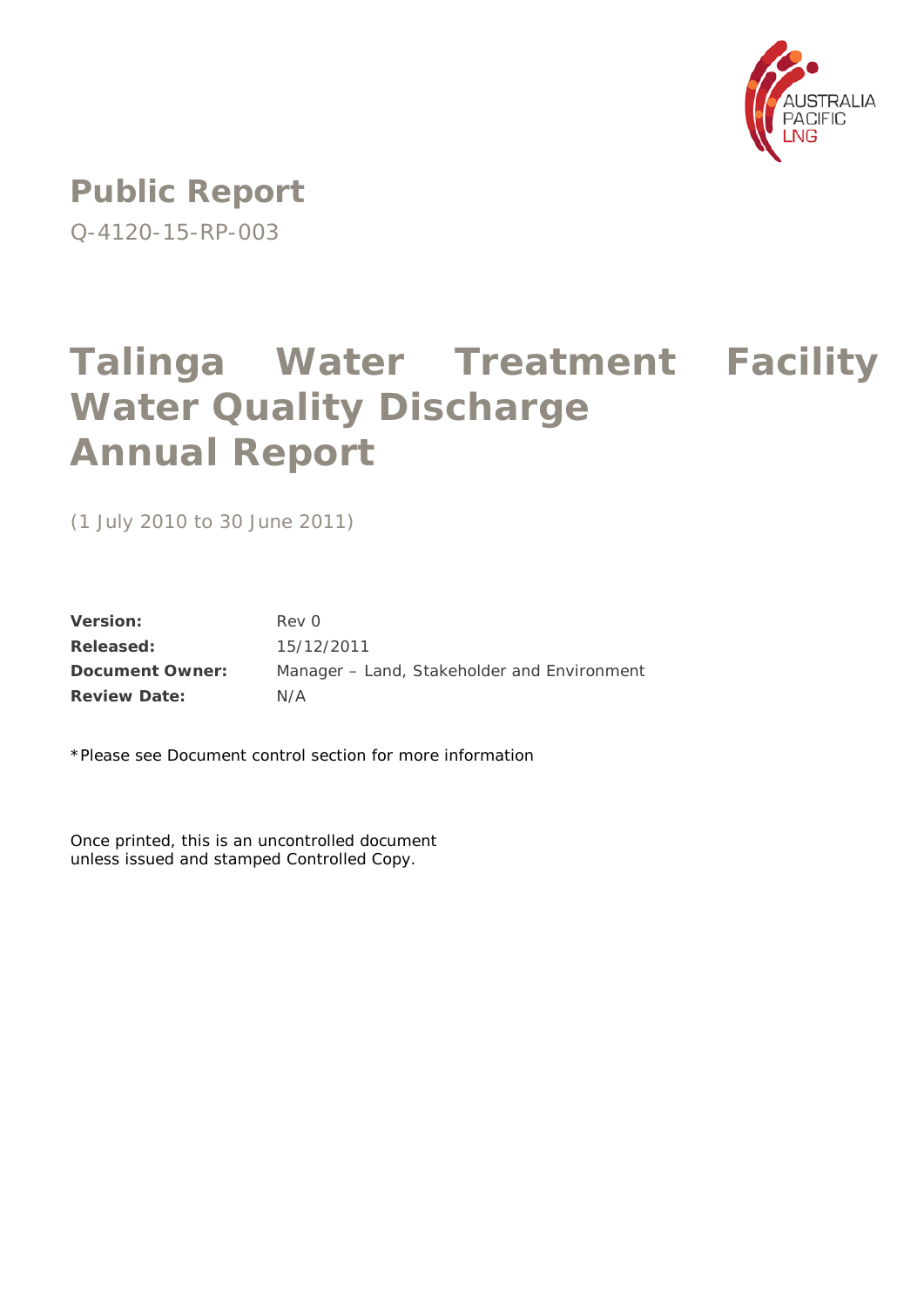

# **Contents**

| 1. Summary                                             | 3              |
|--------------------------------------------------------|----------------|
| 2. Introduction                                        | 3              |
| 3. Talinga Water Treatment Facility Scheme Description | 5              |
| 3.1. Feed pond                                         | 5              |
| 3.2. Filtration                                        | 6              |
| 3.3. Reverse osmosis                                   | 6              |
| 3.4. Treated CSG water conditioning                    | 6              |
| 4. Approvals, Monitoring and Results                   | 6              |
| 4.1. Approvals                                         | 6              |
| 4.2. External laboratory monitoring                    | 6              |
| 4.3. TWTF online indicator monitoring                  | $\overline{7}$ |
| 5. Operational Performance                             | $\overline{7}$ |
| 5.1. Review of operations                              | $\overline{7}$ |
| 5.2. Audits completed                                  | $\overline{7}$ |
| 5.3. Data summary                                      | 8              |
| 5.4. N-Nitrosodimethylamine                            | 9              |
| <b>Abbreviations and Acronyms</b>                      | 10             |
| <b>Document Control</b>                                | 11             |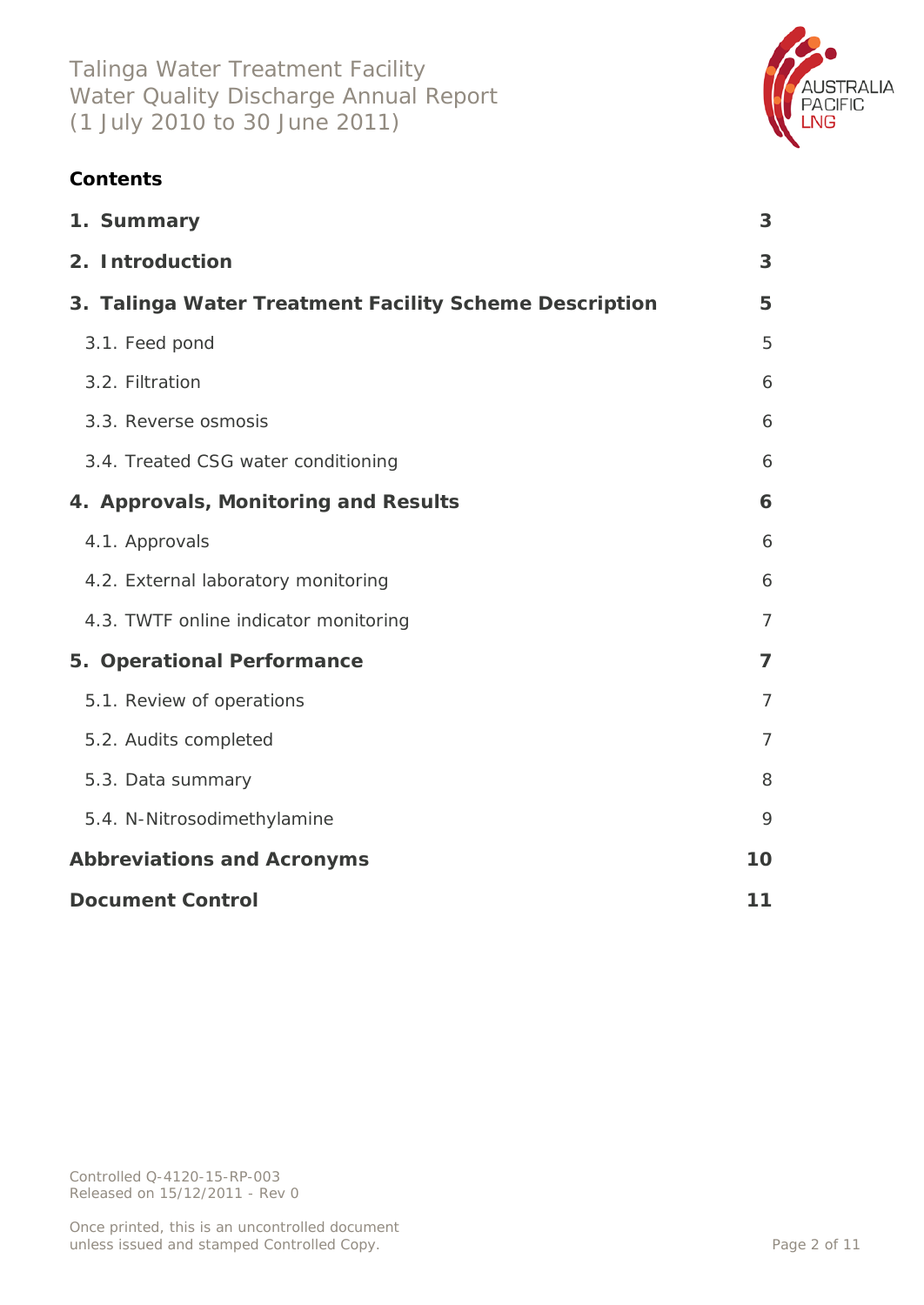

## <span id="page-2-0"></span>**1. Summary**

Australia Pacific LNG is a joint venture between Origin, ConocoPhillips and Sinopec, to deliver a coal seam gas (CSG) to Liquefied Natural Gas (LNG) project which will deliver gas to domestic and overseas markets.

Australia Pacific LNG is the leading CSG producer in Queensland, supplying more than 40% of the State's domestic gas requirements.

The Talinga Water Treatment Facility (TWTF) has been designed using the best available technology to treat water produced as part of the gas extraction process so that it can be put to a number of beneficial uses such as construction water use and on-site use. Treated CSG water is also discharged to the Condamine River, which is a source of public drinking water.

This is the first Annual Report regarding the TWTF water quality discharge. It presents a summary of the TWTF's overall performance since commencing discharge of treated CSG water to the Condamine River on the 21 September 2010 to the 30 June 2011 (the reporting period). The performance details summarised in this report indicate that the TWTF consistently and reliably treats CSG water to a standard which is safe for discharge into a source of public drinking water.

## <span id="page-2-1"></span>**2. Introduction**

CSG production relies on the removal of water from the coal seams allowing gas to flow so that it can be readily extracted. The removed water is referred to as CSG water.

CSG water is brackish and alkaline in nature and therefore has very few applications for use. However, after treatment through a desalination process, CSG water can be put to effective and beneficial use.

The TWTF is one of Australia Pacific LNG's major installations where CSG water is treated. The TWTF uses the best available technologies to treat the water to a high standard.

Once treated, the CSG water is used onsite for Australia Pacific LNG's business activities including for drinking and domestic purposes, operations process water and construction activities. This reduces Australia Pacific LNG's reliance on other water resources.

The treated CSG water is also discharged to the Condamine River where it contributes to the base flows. The Condamine River is an essential resource to local communities and landowners in the region. It is the principal drinking water supply for the Condamine Township (located approximately forty seven river kilometres downstream of the TWTF discharge location) as well being used for agricultural irrigation and to support local industries. Protecting its existing quality and condition is therefore vital to ensure its long term sustainable use.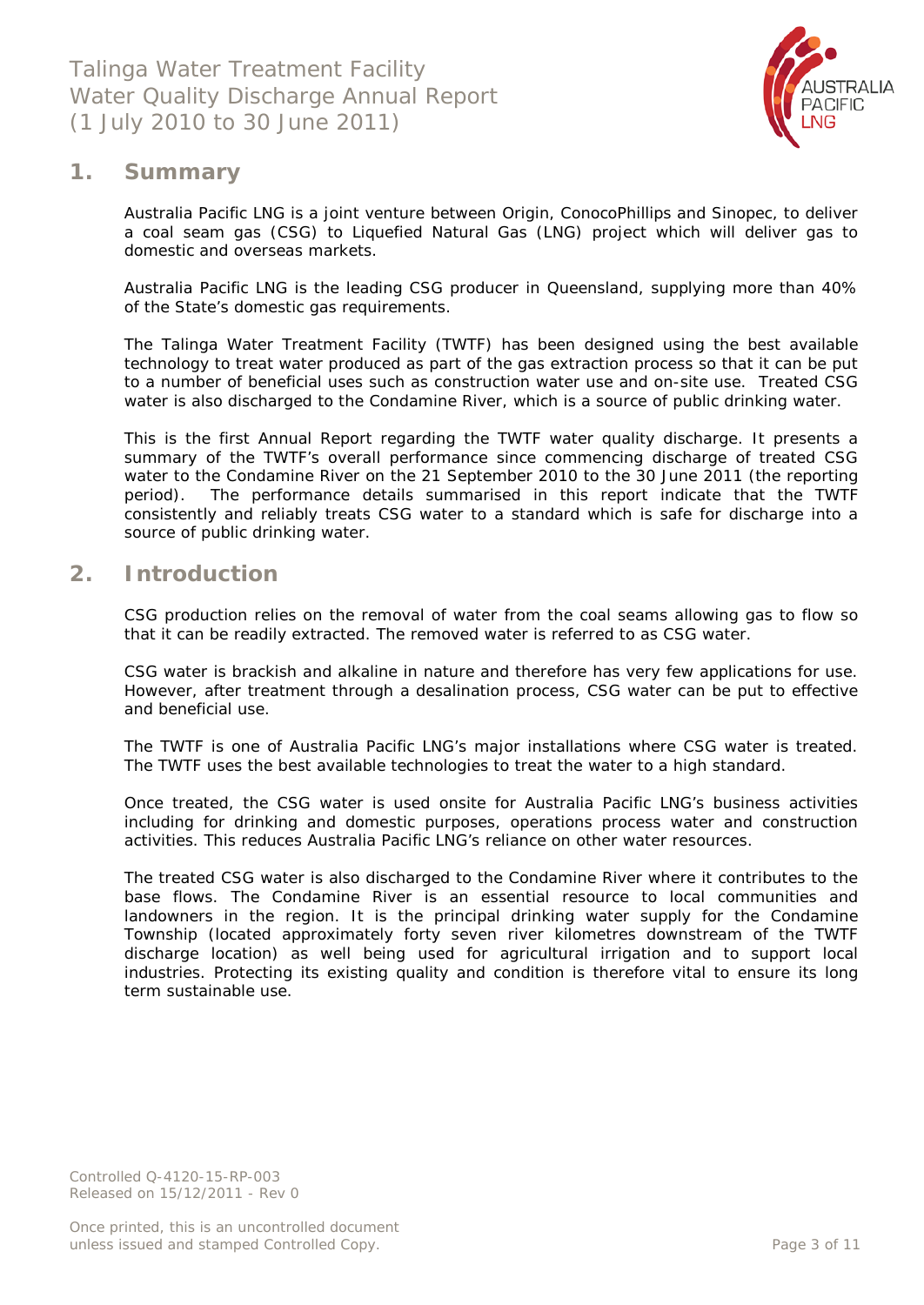Talinga Water Treatment Facility Water Quality Discharge Annual Report (1 July 2010 to 30 June 2011)





**Figure 1 - TWTF Discharge Location**

To ensure the safety and reliability of the treated CSG water entering the River, Australia Pacific LNG is engaged in a comprehensive ongoing monitoring program of water quality sampling, testing and reporting. This Annual Report presents a summary of the overall performance of the TWTF for the reporting period and is based on the quarterly reports previously published for the TWTF. These reports can be found on the Australia Pacific LNG website at: www.aplng.com.au/newsroom/publications.

This is the first Annual Report on the TWTF's performance. Annual as well as quarterly reporting will continue throughout the TWTF's operational life while it is discharging water into a source of drinking water.

In presenting this information Australia Pacific LNG honours its commitment to providing transparency and ensuring the community, landowners and other key stakeholders have confidence that the treated CSG water can be safely discharged into a source of drinking water

All the reporting is publically available and can be viewed and downloaded from the Australia Pacific LNG website at [www.aplng.com.au.](http://www.aplng.com.au/) Any enquiries relating to this report should be made to toll free number 1800 526 369.

Alternatively, general enquires can be made by email [\(contact@aplng.com.au\)](mailto:contact@aplng.com.au) or mail to Australia Pacific LNG Pty Limited, GPO Box 148, Brisbane, QLD, 4001.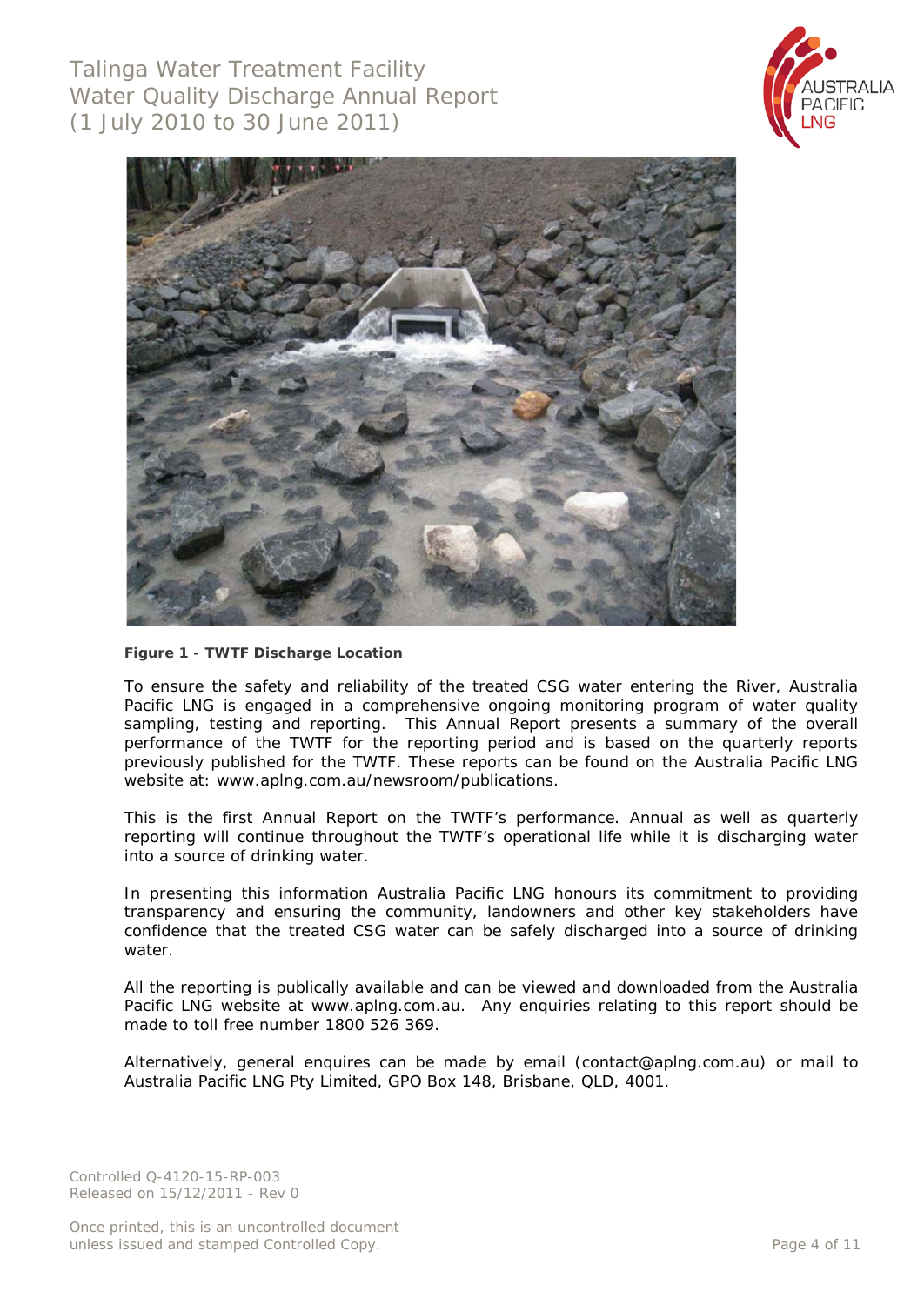Talinga Water Treatment Facility Water Quality Discharge Annual Report (1 July 2010 to 30 June 2011)



# <span id="page-4-0"></span>**3. Talinga Water Treatment Facility Scheme Description**

The TWTF uses a series of water screening, filtration and desalination processes to remove impurities from the CSG water to ensure its safety and reliability for supply into a drinking water source and beneficial uses. The key treatment processes include:

- Feed pond;
- Filtration;
- Reverse osmosis; and
- Treated CSG water conditioning.



#### **Figure 2 - TWTF Process Schematic**

<span id="page-4-1"></span>**3.1. Feed pond**

Untreated CSG water gathered from the gas field is temporarily stored in a feed pond prior to its treatment by the TWTF. The feed pond holds the CSG water for approximately one to two weeks. This allows the settlement of coarse suspended sediments and provides opportunity for the CSG water to aerate and oxygenate.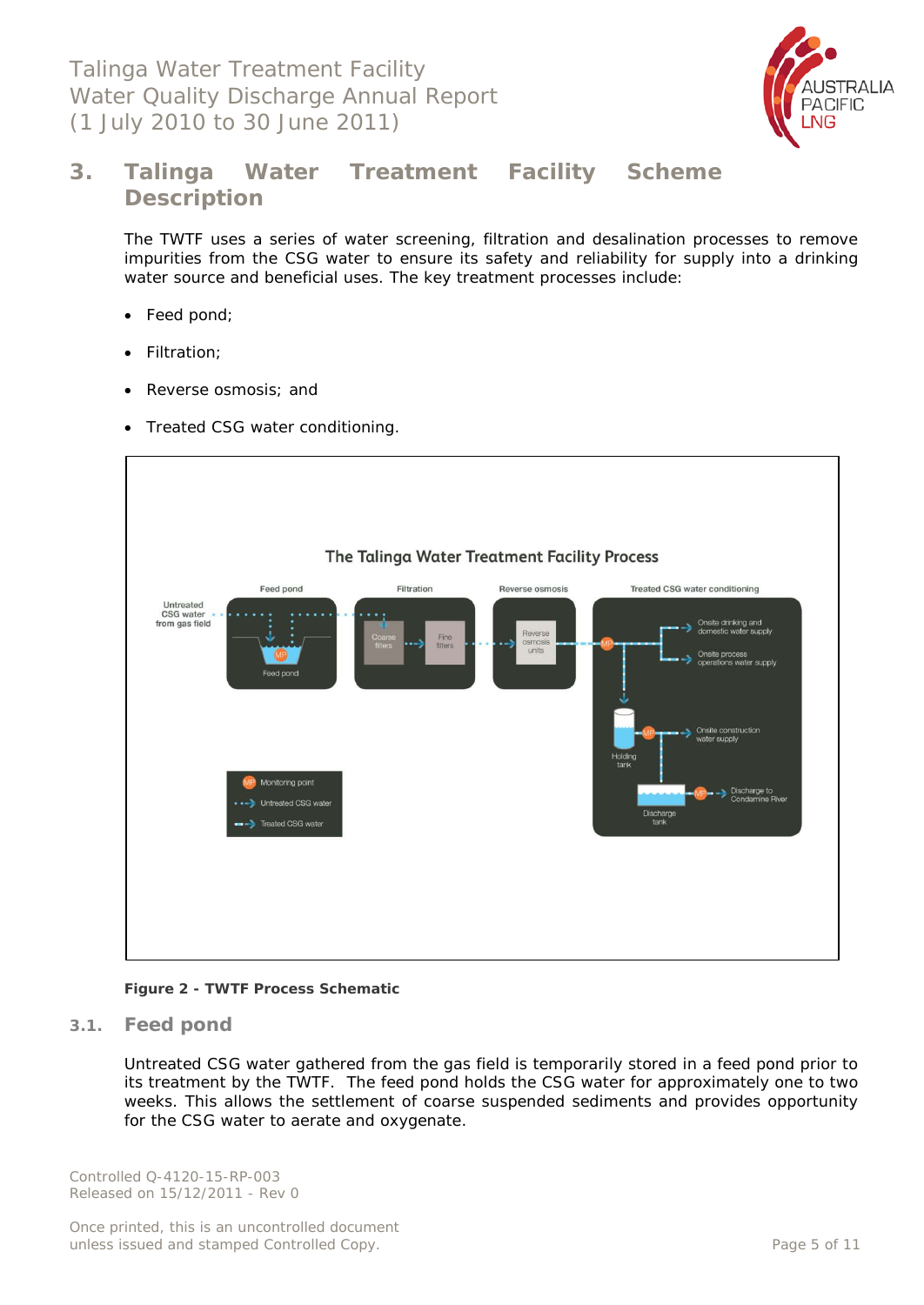

#### <span id="page-5-0"></span>**3.2. Filtration**

The CSG water is then passed through a coarse filter and then a fine filter to remove any particles or suspended sediments that have not settled within the feed pond. A disinfectant commonly used in domestic water treatment facilities is also added prior to the filtration process to protect the treatment system and membranes used in the following reverse osmosis process.

#### <span id="page-5-1"></span>**3.3. Reverse osmosis**

Reverse osmosis involves passing the CSG water through fine membranes at high pressure. This removes most of the dissolved salts and other trace elements.

At this point the water is either transferred to a holding tank, where it is held prior to discharge or piped for use onsite.

#### <span id="page-5-2"></span>**3.4. Treated CSG water conditioning**

Prior to entering the holding tank, the pH of the treated CSG water is adjusted to ensure its suitability for use and the disinfectant added during the filtration process is removed.

Where the treated CSG water is discharged to the Condamine River calcium and magnesium salts are added. This conditioning is undertaken to ensure a minimum level of these elements is present in the Condamine River to protect the environment. These natural salts are normally present at much higher concentrations in river waters and municipal drinking water supplies.

## <span id="page-5-3"></span>**4. Approvals, Monitoring and Results**

#### <span id="page-5-4"></span>**4.1. Approvals**

In order to discharge to the Condamine River, Australia Pacific LNG gained approval from the Queensland Government's Department of Environment and Resource Management (DERM). This involved undertaking intensive and comprehensive quality and performance monitoring of the TWTF process.

The monitoring also helped define and develop a targeted ongoing monitoring program that has been implemented for the TWTF.

#### <span id="page-5-5"></span>**4.2. External laboratory monitoring**

The CSG water and treated CSG water is regularly sampled and sent to an independent laboratory for testing. The sampling takes place at three monitoring locations:

- At the feed pond;
- On exit from the holding tank; and
- Within the discharge tank prior to the release of the treated CSG water to the Condamine River.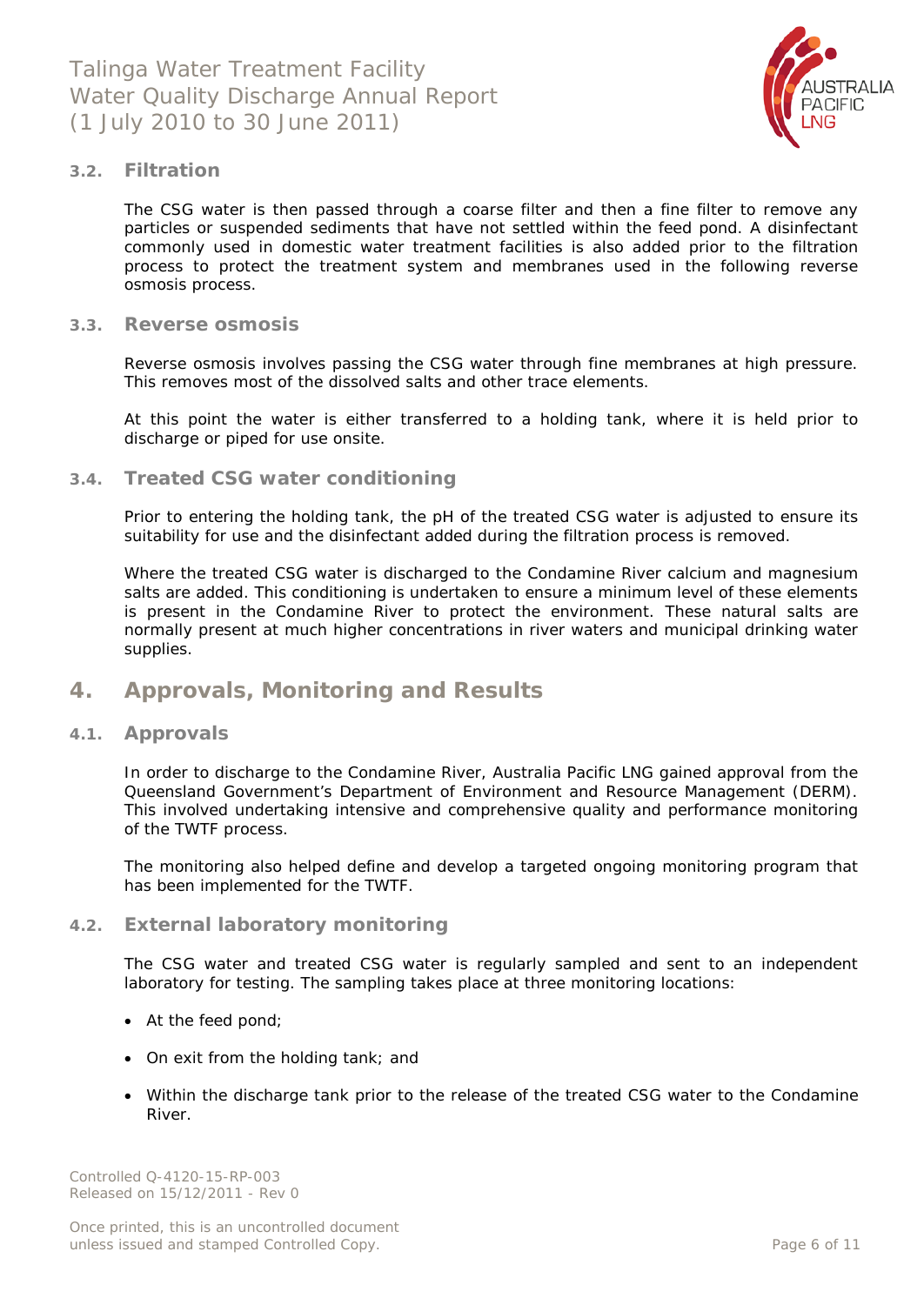

The samples are tested for a comprehensive range of parameters. The results from this monitoring have been previously published in quarterly reports available on the Australia Pacific LNG website: www.aplng.com.au/newsroom/publications.

This water quality monitoring is undertaken using an industry-wide protocol developed by Standards Australia and DERM. Following these standards ensures the water samples are correctly obtained, stored and transported to allow accurate and representative testing in the laboratory.

The water is tested at the Queensland Health Forensic and Scientific Services laboratory. This laboratory is independent to Australia Pacific LNG's operations and is National Association of Testing Authorities (NATA) accredited.

*"NATA is the authority that provides independent assurance of technical competence through a proven network of best practice industry experts for customers who require confidence in the delivery of their products and services"* – NATA website.

#### <span id="page-6-0"></span>**4.3. TWTF online indicator monitoring**

The TWTF has a number of online monitoring probes located throughout the treatment process. These provide real-time data about water quality and assurance that the TWTF is within acceptable operating limits. The online monitoring looks at a number of fundamental indicator parameters including pH, turbidity, conductivity, dissolved oxygen and total chlorine.

It is not practical to continually test all of the parameters that are externally monitored; however the indicators checked by the online system provide a view of the performance of the facility. Should any of these indicators vary from their expected limits, the onsite use and discharge to the Condamine River is suspended immediately until further investigation and monitoring is undertaken and any required corrections made.

## <span id="page-6-1"></span>**5. Operational Performance**

#### <span id="page-6-2"></span>**5.1. Review of operations**

In addition to the monitoring discussed above, a detailed study covering 280 parameters of the untreated and treated CSG water was undertaken prior to commencing discharge to the Condamine River in September 2010. The extensive data collected pre and post discharge indicates that the TWTF reliably treats CSG water to a standard that is safe to be discharged into a source of drinking water.

As highlighted in the published quarterly reports, Australia Pacific LNG has undertaken an internal review of the parameters and frequency of sampling for the ongoing monitoring plan. This review is currently being undertaken in consultation with DERM. The outcome of this review and any changes to the ongoing monitoring plan will be communicated in the relevant quarterly report and the 2011-2012 annual report.

#### <span id="page-6-3"></span>**5.2. Audits completed**

No external audits were required within the reporting period. An external audit of the TWTF will be undertaken following approval of the full recycled water management plan which is currently under consideration by DERM. Any external audits undertaken will be in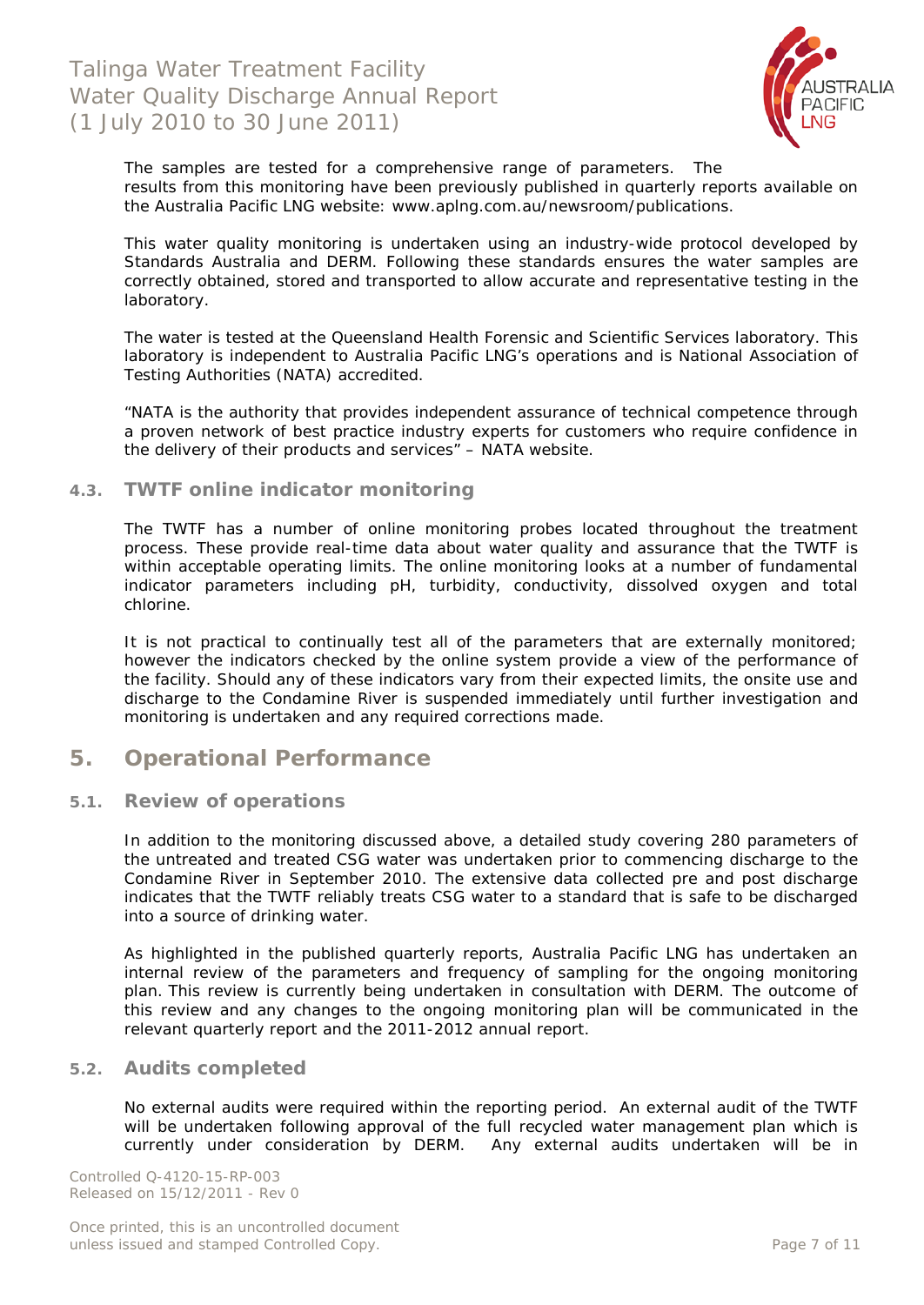

accordance with the Water *Supply (Safety and Reliability) Act 2008* and in consultation with DERM.

#### <span id="page-7-0"></span>**5.3. Data summary**

The TWTF commenced discharge of treated CSG water to the Condamine River on the 21 September 2010. Of the 41 weeks for the reporting period, 25 samples of the treated CSG water were collected at the discharge tank.

Of the 16 other samples:

- Six were not collected as no discharge to the Condamine River was occurring.
- Eight were not collected due to wet weather preventing access to the discharge tank. Samples for these weeks were collected at the holding tank.
- Two were not collected due to regional flooding preventing access to the TWTF.

A summary of the monitoring data collected for the reporting period is provided in the previously published quarterly discharge water quality reports available on the Australia Pacific LNG website www.aplng.com.au/newsroom/publications.

There were also 7 parameters that were not tested during the reporting period which were identified in the quarterly reports. These 7 parameters included Hydrazine, Chlorine dioxide, Iodine, Bromine, 4-Chlorophenol 2, 2 Dichloropropionic Acid (DPA) and Acrylamide (2 propenamide). These parameters are not expected to form part of the ongoing monitoring program. A summary of the data for these seven parameters for the reporting period is provided in Table 1.

| Parameter                      | Frequency<br><b>of</b><br>monitoring | Date<br>parameter<br>not<br>monitored | Reason parameter<br>not monitored                  | <b>Action taken</b>                                              | Date<br>notified<br>to DERM |
|--------------------------------|--------------------------------------|---------------------------------------|----------------------------------------------------|------------------------------------------------------------------|-----------------------------|
| Hydrazine,<br>Chlorine dioxide | Weekly                               | All dates                             | Cannot be tested<br>under laboratory<br>conditions | Not expected to<br>remain in<br>ongoing<br>monitoring<br>program | 20/12/10                    |
| Iodine, Bromine                | Weekly                               | All dates                             | Do not exist in<br>water in this form              | Not expected to<br>remain in<br>ongoing<br>monitoring<br>program | 10/08/10                    |
| 4-Chlorophenol                 | Weekly                               | All dates                             | No appropriate test<br>method                      | Not expected to<br>remain in<br>ongoing<br>monitoring<br>program | 20/12/10                    |

**Table 1- Parameters not tested**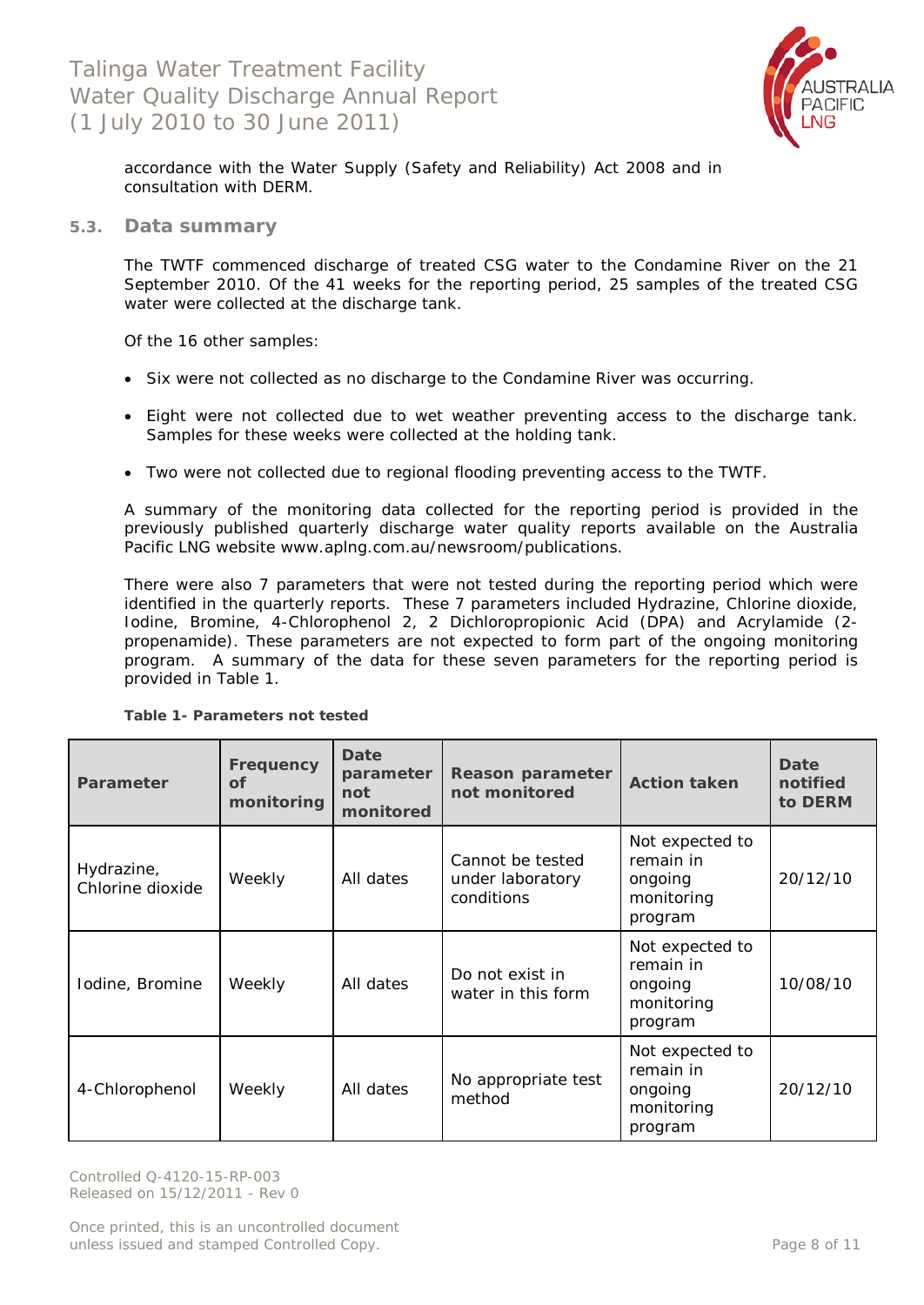

| Parameter                               | <b>Frequency</b><br>Οf<br>monitoring | Date<br>parameter<br>not<br>monitored | Reason parameter<br>not monitored                                       | <b>Action taken</b>                                              | Date<br>notified<br>to DERM |
|-----------------------------------------|--------------------------------------|---------------------------------------|-------------------------------------------------------------------------|------------------------------------------------------------------|-----------------------------|
| 2, 2<br>Dichloropropionic<br>Acid (DPA) | Weekly                               | All dates                             | Not expected in<br>TWTF process,<br>miscommunication<br>with laboratory | Not expected to<br>remain in<br>ongoing<br>monitoring<br>program | 20/12/10                    |
| Acrylamide (2-<br>propenamide)          | Weekly                               | All dates                             | Not expected in<br>TWTF process,<br>miscommunication<br>with laboratory | Not expected to<br>remain in<br>ongoing<br>monitoring<br>program | 20/12/10                    |

## <span id="page-8-0"></span>**5.4. N-Nitrosodimethylamine**

N-Nitrosodimethylamine (NDMA) levels were detected to be above the discharge water quality limit on eight sampling occasions, with two occasions occurring when no discharge to the Condamine River was occurring (see Table 2).

NDMA is a by-product of the disinfection process and the water quality limit set for the TWTF discharge is 0.01 µg/L. NDMA levels were effectively resolved by substituting use of untreated for treated CSG water in the disinfectant production process. Since making this change in December 2010, NDMA levels have not been detected above the water quality limit.

DERM was satisfied with the action Australia Pacific LNG took in relation to NDMA on its discovery, its subsequent management and reporting.

| <b>Monitoring</b><br>Frequency | Water<br>quality<br>limit<br>$(\mu g/L)$ | <b>Sample</b><br>Date | Date<br>received<br>from<br>laboratory | Date<br><b>DERM</b><br>notified | Cause                   | <b>Actions taken</b>                       |
|--------------------------------|------------------------------------------|-----------------------|----------------------------------------|---------------------------------|-------------------------|--------------------------------------------|
|                                |                                          | 22/09/10              | 8/10/10                                | 10/10/10                        |                         | Used treated CSG<br>water instead of       |
|                                |                                          | 6/10/10               | 14/10/10                               | 14/10/10                        |                         | untreated CSG water                        |
| Weekly                         | 0.01                                     | 20/10/10              | 26/10/10                               | 28/10/10                        | <b>Byproduct</b><br>οf  | in the disinfection<br>production process. |
|                                |                                          | 27/10/10              | 4/11/10                                | 5/11/10                         | disinfection<br>process | Since making this<br>change in December    |
|                                |                                          | 18/11/10              | 26/11/10                               | 29/11/10                        |                         | 2010 no further<br>elevated NDMA           |
|                                |                                          | 1/12/10               | 7/12/10                                | 8/12/10                         |                         | results have been<br>received.             |

#### **Table 2- Summary of NDMA reporting**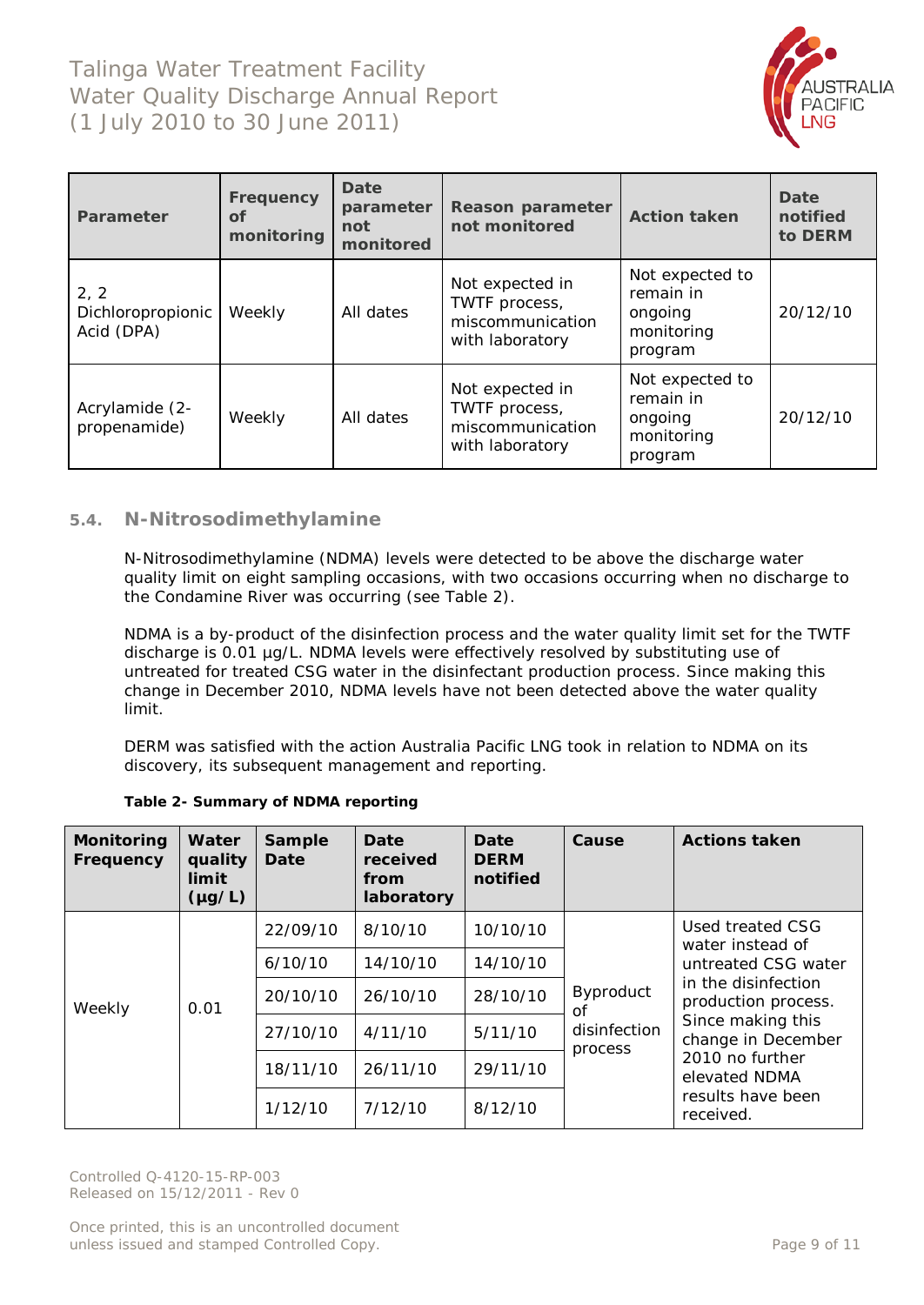

# <span id="page-9-0"></span>**Abbreviations and Acronyms**

| Term/Abbreviation/Acronym | Definition                                        |
|---------------------------|---------------------------------------------------|
| Australia Pacific LNG     | Australia Pacific LNG Pty Limited                 |
| CSG                       | Coal seam gas                                     |
| <b>DERM</b>               | Department of Environment and Resource Management |
| <b>LNG</b>                | Liquefied natural gas                             |
| <b>NATA</b>               | National Association of Testing Authorities       |
| <b>ND</b>                 | Not detected                                      |
| OID                       | Queensland                                        |
| <b>TWTF</b>               | Talinga Water Treatment Facility                  |
| the Act                   | Water Supply (Safety and Reliability) Act 2008    |

This Report has been produced in accordance with the Queensland Government's *Public Reporting Guideline for Recycled Water Schemes* (DERM, 2011) and the *Water Supply (Safety and Reliability) Act 2008* (the Act). Australia Pacific LNG currently operates under an approved interim recycled water management plan in accordance with the Act.